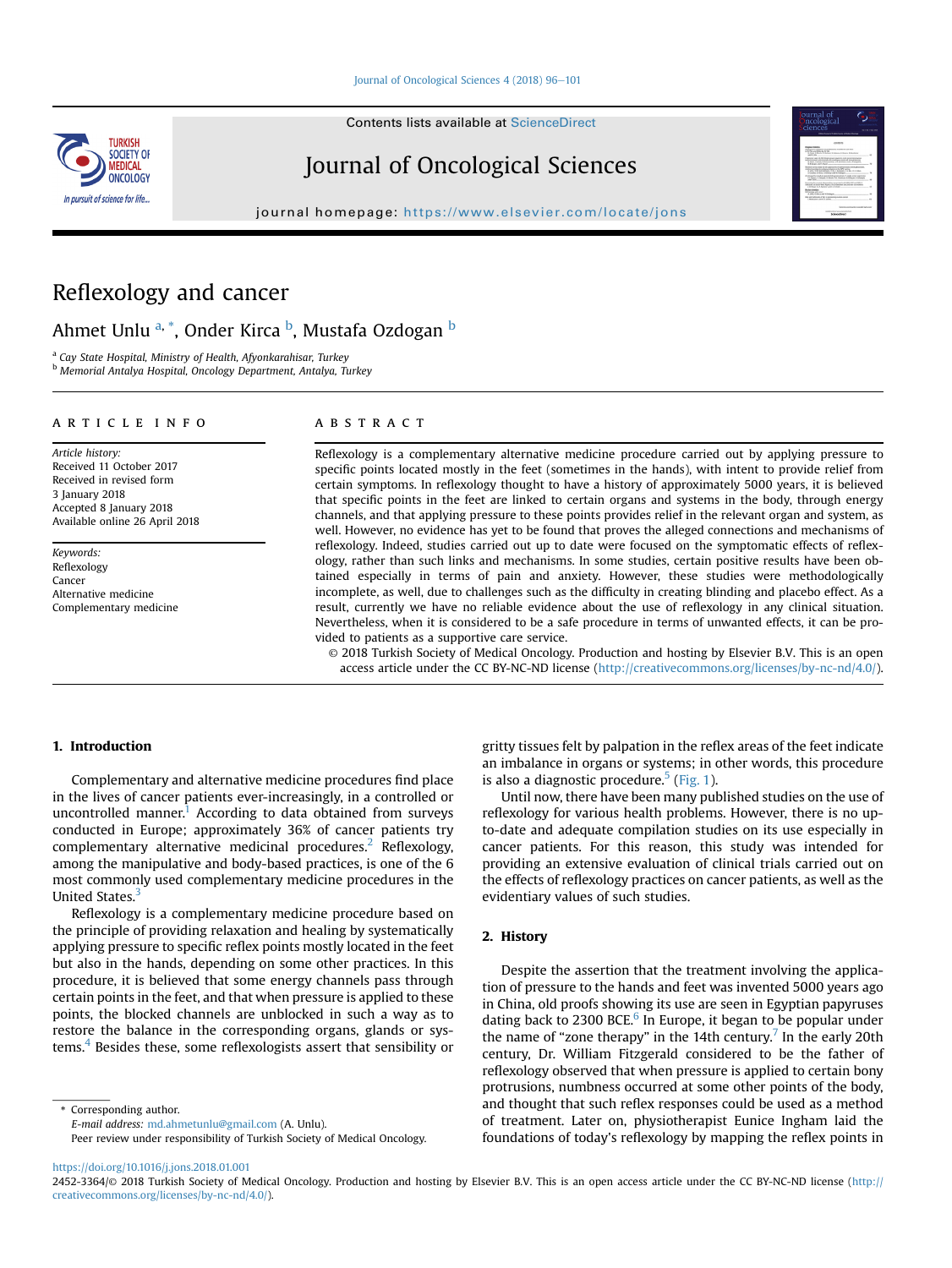<span id="page-1-0"></span>

# **Foot Reflexology Chart**

Fig. 1. Foot Reflexology Chart (Credit by Can Stock Photo Inc./Peter Hermes Furain. Permission received).

the hands and feet.<sup>[8](#page-5-0)</sup> Afterwards, reflexology became a procedure preferred by many people because of certain reasons such as the facts that it is a safe and easy-to-apply procedure based on simple manual techniques that do not require any drugs or invasive intervention.<sup>9</sup>

# 3. Application

In reflexology, there are two internationally recognized techniques ad Ingham method and Rwo Shur method. The first method does not involve the use of any tools whereas the second method utilizes certain tools such as a wooden stick.<sup>[10](#page-5-0)</sup>

According to the available sources of information, an ideal reflexology therapy should include the followings:

- Reflexology sessions should take 1 h on the average, and should be applied on a weekly basis.
- Sessions should definitely be done in a relaxing environment.

-When a patient comes for a reflexology session for the first time, his/her detailed medical history should be taken and his/her current medical conditions and complaints should be fully learned. Then, whether the patient has ever seen a physician for those complaints should be questioned, and if he/she has not done so already, the necessity of such a consultation should be told to him/ her. In addition, the patient should also be told that he/she should not stop taking any drugs before consulting his/her physician during this period.

-Inspection is the second step that a reflexologist should take after taking the medical history. If the reflexologist observes any contraindication for the procedure (gout, leg ulcers, peripheral vascular disease, deep vein thrombosis, infections, wounds-bruises, lymphedema) at this stage, he/she should not carry out the process. If the reflexologist is in doubt about the patient's health status and is suspicious of a specific problem during inspection, he/she should not tell it to the patient and should just tell him/her to see a physician. It is because a reflexologist does not have the authority and competence to make diagnosis. After completion of the session, the patient should be informed about the possible side effects, and should be advised to contact the reflexologist in case of any unexpected effect[.11,12](#page-5-0)

-When reflexology is intended to be applied to cancer patients,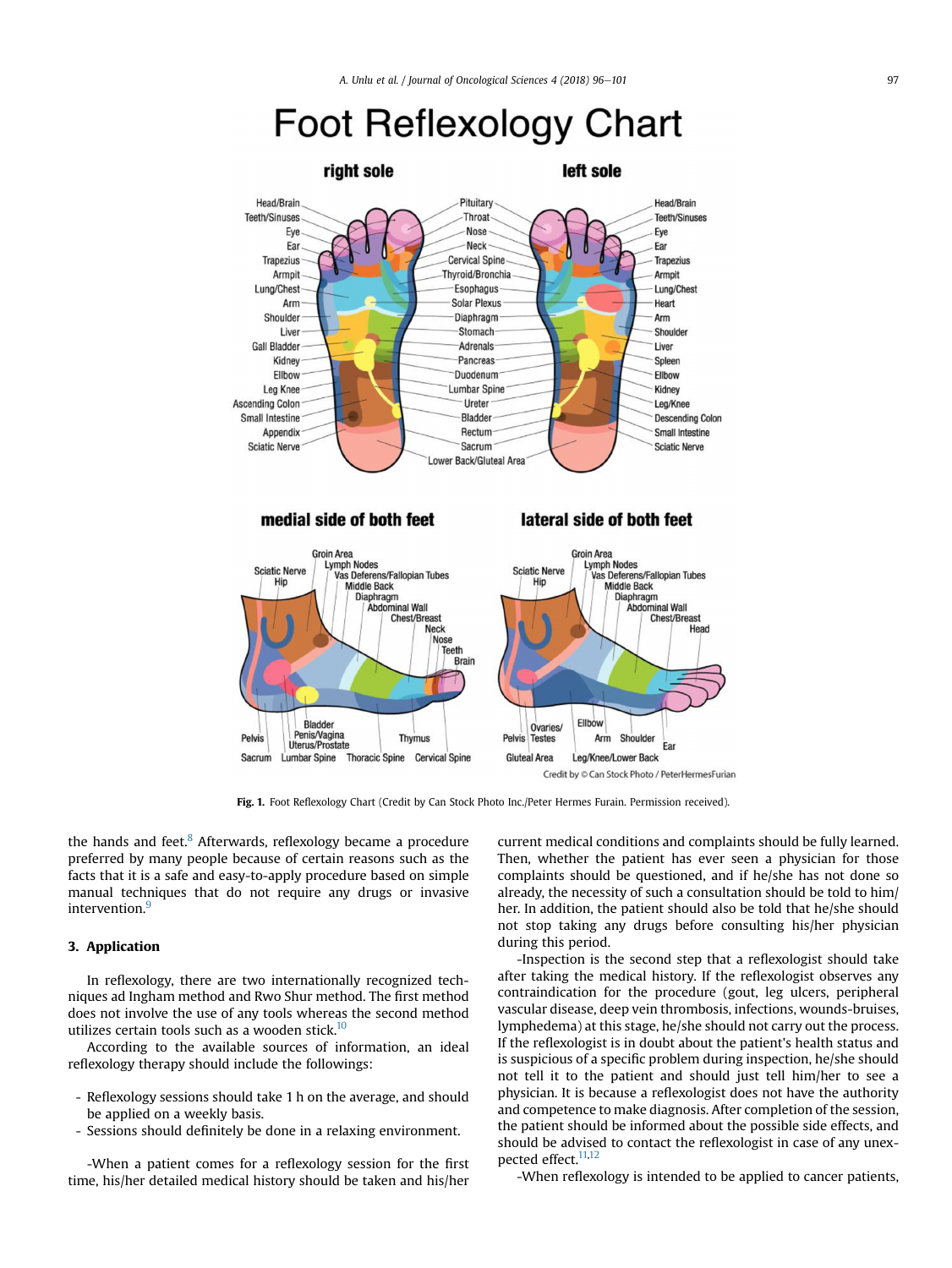the procedure should be carried out within the knowledge of the oncologist. Special care should be taken when treating those who receive chemotherapy, radium or hormonal therapy; and the reflexologist should be a well-educated person.<sup>[12](#page-5-0)</sup>

#### 4. Mechanism of action

Possible action mechanisms of reflexology practices are described with the energy channels theory, lactic acid theory, and neuromatrix pain theory. According to the energy channels theory, blockage of energy channels in the body disrupts the balance in the organs and systems, and unblocking these channels restores the balance.<sup>13</sup> In the lactic acid theory, pressure and massage are believed to break down the lactic acid deposits accumulated in the foot and increase the energy flow.<sup>[14](#page-5-0)</sup> And the neuromatrix pain theory is the theory constituting a basis for the explanation of massage's effect in general. In this theory, afferent impulses given by touching and applying pressure are transmitted faster than pain in the dorsal root of the medulla spinalis, and block the transmission of pain. $^{13}$  According to another opinion, reflexology as just a simple method of patient care relaxes the patient in such a way as to reduce the distemper and stress. $^{14}$  $^{14}$  $^{14}$ 

#### 5. Clinical studies on the use of reflexology in cancer treatment

In the literature, there are many studies on the symptomatic effects of reflexology in cancer and many non-cancerous diseases ([Table 1\)](#page-3-0). Especially its effect on pain, nausea, depression, anxiety, and dyspnea in cancer patients are emphasized.<sup>15,16</sup> Although many of these results gave unfavorable results, there are also studies that gave favorable results. However, such studies are methodologically quite incomplete. Now, the only possible inference about the favorable effects of reflexology can be that it reduces stress by providing a general relaxation, and is useful in reducing pains.<sup>[9](#page-5-0)</sup>

In a systematic compilation published in 2008 that included 5 randomized controlled studies, the effect of reflexology on relieving cancer-related physical and physiological symptoms were reviewed. As a result, the study was found to be methodologically limited in terms of making a clear conclusion.<sup>[1](#page-5-0)</sup> In another systematic compilation published in 2008, whereby 5 randomized controlled studies were reviewed, it was stated that there were no reliable evidence of any specific effect of reflexology in any situation but that it could be useful for only treating urinary symptoms in MS (multiple sclerosis) patients. $17$  In a systematic compilation published in 2009 that involved the review of 18 randomized controlled studies, it was concluded that there were no convincing data on the use reflexology for any health condition.<sup>[18](#page-5-0)</sup> In a compilation published in 2010 that involved the review of 4 controlled clinical studies conducted with the participation of patients with breast cancer, it was observed that reflexology provided benefit in relieving pain, fatigue, and nausea in 3 non-randomized clinical studies. However, the possibility of bias was high in these studies due to insufficient number of cases, incompatible control groups, and short observation or treatment periods.<sup>19</sup> Another systematic compilation published in 2011, reviewed 23 randomized controlled studies (5 of which were conducted on cancer patients) intended for the investigation of the effect of reflexology on any health condition. But as a conclusion, no convincing evidence could be obtained to prove any significantly positive effects of reflexology on any health condition. In addition, studies that gave positive results were reported to be methodologically insufficient.<sup>[20](#page-5-0)</sup> Among these, in a study conducted with the participation of these 20 patients, it was reported that reflexology significantly increased the quality of life of palliative cancer patients.<sup>[21](#page-5-0)</sup> However, when considering the number of patients enrolled in the study, it is difficult to say that the results are convincing.<sup>[20](#page-5-0)</sup> A meta-analysis published in 2015 reviewed the effect of reflexology on symptoms such as stress, anxiety, and fatigue as well as on parameters such as blood cortisol levels, blood pressure, and pulse, when self-applied by people after being trained; and consequently, the conclusion was that there were no adequate evidence to recommend its use. $22$ 

In a comprehensive randomized controlled study published in 2012 that involved the review of 385 women with advanced stage breast cancer treated with chemotherapy and/or hormone therapy, the physical functions of patients in reflexology group were observed to develop; and especially the severity of dyspnea was observed to be lower.<sup>23</sup> However, the fact that the study was not a blind study impairs the reliability. A randomized controlled study published in 2010, conducted with the participation of 183 women with early stage breast cancer, showed that the administration of reflexology in postoperative period improved the quality of life significantly. $24$ However, due the study's design  $(A + B & B)$ , it is difficult to say that this effect is the specific effect of reflexology. In two randomized controlled studies conducted by Stephenson NL. and his team in 2000 and 2007, which enrolled 23 and 86 cancer patients respectively, reflexology was found to lower the pain level and anxiety but these were short-term effects. $14,16$  $14,16$  In a randomized controlled study published in 2008, conducted with the participation of 61 women with hepatocellular or gastric cancer treated with surgery, the patients were divided into two groups, in one of which the standard pharmacological pain treatment was administered whereas also reflexology was administered in the other group on the 2nd, 3rd, and 4th postoperative days. As a result, a significant reduction could be obtained in pain and anxiety in the reflexology-administered group; and on the other hand, the need for opiate analgesics was less in this group.<sup>25</sup> However, this study is methodologically inadequate, as well. In another controlled study published in 2006 that was conducted with the participation of 30 cancer patients, the state anxiety scale score was 7.1 point lower in patients, to whom reflexology was administered. However, this study is quite insufficient in terms of reliability, as well, when the fact that only a small number of patients enrolled in the study and the absence of randomization were considered[.26](#page-5-0) In another randomized controlled study published in 2013, which was conducted with the participation of 115 cancer patients, reflexology was compared with aromatherapy massage, and it was concluded that reflexology generally had efficiency similar to that of aromatherapy massage, in terms of symptoms and the sense of relief. $27$  However, there were some methodological insufficiencies such as the fact that the study was not a blind study.

In pilot study conducted in 2003 with the participation of 35 patients with metastatic cancer, reflexology provided benefit in reducing the pains, but no significant difference was observed in the evaluation made 3 h after the practice. In other words, reflexology provided a little bit benefit in relieving the pains but it was a short-term benefit. $^{28}$  $^{28}$  $^{28}$  In a single-arm study published in 2016, which was conducted with 26 patients with breast cancer, who had lymphedema after axillary dissection, reflexology applied to the feet provided benefit in cancer-related lymphedema.<sup>[29](#page-5-0)</sup> In a pilot study conducted in 2012 with 18 cancer patients living in a nursing home, who were at the age of 75 or over, reflexology relieved the pains and lowered the salivary cortisol levels.<sup>30</sup> In another pilot study conducted in 2002 that enrolled 17 patients with advancedstage cancer, reflexology was administered to a group ( $n = 7$ ) was, while a simple foot massage was applied to the other group  $(n = 10)$ , and it was evaluated using anxiety and depression scale. As a result, the both methods were observed to provide a temporary relief in the patients, and it was ascertained that reflexology had no superiority over a simple foot massage. $31$ 

In a pilot study conducted in 2010, which did not directly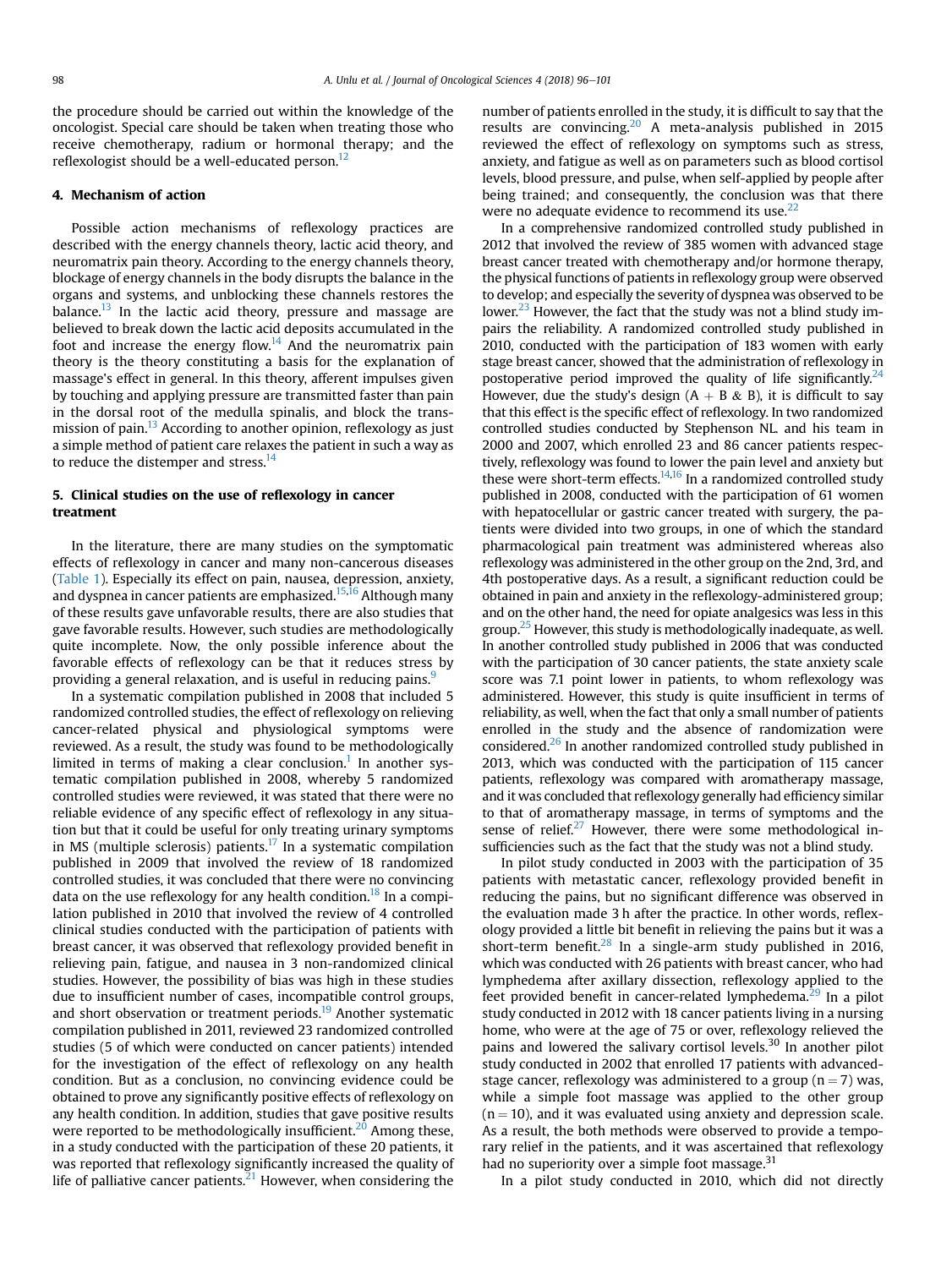# <span id="page-3-0"></span>Table 1

| Systematic compilations and clinical studies on the use of reflexology in cancer patients. |  |  |  |  |
|--------------------------------------------------------------------------------------------|--|--|--|--|
|--------------------------------------------------------------------------------------------|--|--|--|--|

| $(year)$ [ref]                           | First author Study design                 | Participants                                                                                                               | Main results                                                                                                                                                                                                                                                                                                                                                                                                          | Conclusion                                                                                                                                                                                                                         |
|------------------------------------------|-------------------------------------------|----------------------------------------------------------------------------------------------------------------------------|-----------------------------------------------------------------------------------------------------------------------------------------------------------------------------------------------------------------------------------------------------------------------------------------------------------------------------------------------------------------------------------------------------------------------|------------------------------------------------------------------------------------------------------------------------------------------------------------------------------------------------------------------------------------|
| Wilkinson<br>$(2008)$ <sup>[1</sup> ]    |                                           | Systematic Review Adult outpatients with<br>cancer<br>Trials                                                               | It is encouraging that 5 RCTs exist for the efficacy of No definitive conclusions can be drawn due to the<br>reflexology for cancer patients, but several<br>5 Randomized Controlled methodological issues still require resolution. The<br>sample sizes in all but one of the studies were small,<br>and the follow-up periods were very limited.                                                                    | methodological limitations of the studies.                                                                                                                                                                                         |
| Wang<br>(2008)<br>$[1^7]$                |                                           | Systematic Review Adult outpatients with<br>Trials                                                                         | Among the five studies suitable for review, there was There is no evidence for any specific effect<br>5 Randomized Controlled effect. Among the 12 outcome variables examined, the urinary symptoms associated with multiple sclerosis.<br>treatment effect size for urinary symptoms was large, Routine provision of reflexology is therefore not<br>whereas the effect size for other conditions was<br>negligible. | various health conditions only one report of a statistically significant treatment of reflexology in any conditions, with the exception of<br>recommended.                                                                         |
| [18]                                     |                                           | Ernst (2009) Systematic Review Adult outpatients with<br>18 Randomized<br><b>Controlled Trials</b>                         | Twelve of these studies failed to show convincingly<br>various health conditions that reflexology is an effective treatment. Five RCTs<br>suggested positive effects, and the direction of the<br>result of one was unclear. The methodological quality<br>was often poor, and sample sizes were generally low.<br>Most higher-quality trials did not generate positive<br>findings.                                  | The best evidence available to date does not<br>demonstrate convincingly that reflexology is<br>an effective treatment for any medical condition.                                                                                  |
| [19]                                     |                                           | Kim (2010) Systematic Review Patients with breast<br>cancer<br>4 controlled trials (1<br>randomized, 3 non-<br>randomized) | One large RCT showed significant differences in<br>quality of life and mood when reflexology was<br>compared with self-initiated support. Three NRCTs<br>tested reflexology compared with no treatment or<br>simple rest. All of them suggested favorable effects<br>of reflexology on pain, nausea, and vomiting.<br>However, they had a high risk of bias.                                                          | Collectively, the existing evidence does not<br>convincingly show that reflexology is effective for<br>breast cancer care.                                                                                                         |
| [20]                                     |                                           | Ernst (2011) Systematic Review Adult patients with<br>23 Randomized<br>Controlled Trial                                    | Nine high quality RCTs generated negative findings;<br>various health conditions and five generated positive findings. Eight RCTs<br>suggested that reflexology is effective for the<br>following conditions: diabetes, premenstrual<br>syndrome, cancer patients, multiple sclerosis,<br>symptomatic idiopathic detrusor over-activity and<br>dementia yet important caveats remain.                                 | The best clinical evidence does not demonstrate<br>convincingly reflexology to be an effective treatment<br>for any medical condition.                                                                                             |
| $[{}^{22}]$                              | Song (2015) Meta-analysis                 | Adult patients with<br>6 clinical trials (3 non-<br>randomized trials, 3<br>before and after trials)                       | Self-administered foot reflexology resulted in<br>various health conditions significant improvement in subjective outcomes such methodological flaws, there was insufficient evidence<br>there was no significant improvement in objective<br>outcomes such as cortisol levels, blood pressure, and<br>pulse rate.                                                                                                    | Owing to the small number of studies and<br>as perceived stress, fatigue, and depression. However, supporting the use of self-performed foot reflexology.                                                                          |
| Hodgson<br>(2000)<br>$[$ <sup>21</sup> ] | Randomized<br>Controlled Trial            | Adult patients with<br>cancer<br>$(n = 20)$                                                                                | All participants felt that their quality of life had<br>improved. The reflexology group, however, reported<br>more benefit than the placebo group.                                                                                                                                                                                                                                                                    | Reflexology does have an impact on the quality of<br>life of patients in the palliative stage of cancer.                                                                                                                           |
| Wyatt<br>(2012)<br>$[$ <sup>23</sup> ]   | Randomized<br>Controlled Trial            | Women with advanced-<br>stage breast cancer<br>$(n = 385)$                                                                 | A longitudinal comparison revealed significant<br>improvements in physical functioning for the<br>reflexology group compared to the control group.                                                                                                                                                                                                                                                                    | Reflexology may be added to existing evidence-based<br>supportive care to improve health-related quality of<br>life for patients with advanced-stage<br>breast cancer during chemotherapy and/or hormonal<br>therapy.              |
| Sharp<br>(2010)<br>[24]                  | Randomized<br>Controlled Trial            | cancer<br>$(n = 183)$                                                                                                      | Women with early breast Reflexology and massage were both better than self-<br>initiated support (SIS) for Mood Rating Scale (MRS)<br>relaxation. Massage was better than reflexology and<br>SIS for MRS easygoingness. Reflexology, but not<br>massage, was better than SIS on the Trial Outcome<br>Index (TOI) and MRS relaxation.                                                                                  | When compared to self-initiated<br>support, reflexology and massage have statistically<br>significant, and, for reflexology, clinically<br>worthwhile, effects on quality of life following surgery<br>for early breast carcinoma. |
| (2000)<br>[14]                           | Stephenson Randomized<br>Controlled Trial | Patients with breast or<br>lung cancer<br>$(n = 23)$                                                                       | Following the foot reflexology intervention, patients<br>with breast and lung cancer experienced a significant sample of patients with breast and lung cancer<br>decrease in anxiety. One of three pain measures<br>showed that patients with breast cancer experienced<br>a significant decrease in pain.                                                                                                            | The significant decrease in anxiety observed in this<br>following foot reflexology.                                                                                                                                                |
| (2007)<br>[16]                           | Stephenson Randomized<br>Controlled Trial | metastatic cancer and<br>their partners<br>$(n = 86)$                                                                      | 86 dyads of patients with A nurse reflexologist taught partners how to<br>perform reflexology on patients with metastatic<br>cancer pain in the hospital, resulting in an immediate significant decrease in pain intensity and anxiety.<br>decrease in pain intensity and anxiety; minimal<br>changes were seen in the control group, who received<br>usual care plus attention.                                      | Following the initial partner-<br>delivered foot reflexology, patients experienced a                                                                                                                                               |
| Tsay (2008)<br>$[^{25}]$                 | Randomized<br>Controlled Trial            | Patients who had<br>received surgery for<br>gastric cancer or<br>$(n = 61)$                                                | Using generalized estimation equations and<br>controlling for confounding variables,<br>hepatocellular carcinoma intervention group compared with the control group. patients with gastric and liver cancers.<br>In addition, patients in the intervention group<br>received significantly less opioid analgesics than the<br>control group.                                                                          | Reflexotherapy might effectively decrease perceived<br>pain and anxiety postoperatively when<br>less pain and anxiety over time were reported by the complemented with pharmacological pain therapy in                             |
| Quattrin<br>(2006)<br>$[^{26}]$          | Non-Randomized<br>Controlled Trial        | Adult patients with<br>cancer<br>$(n = 30)$                                                                                | There was an average decrease of 7.9 points on the<br>state-anxiety scale in the treatment group and of 0.8<br>points in the control group.                                                                                                                                                                                                                                                                           | Reflexology foot massage can be considered a<br>support treatment used in combination with                                                                                                                                         |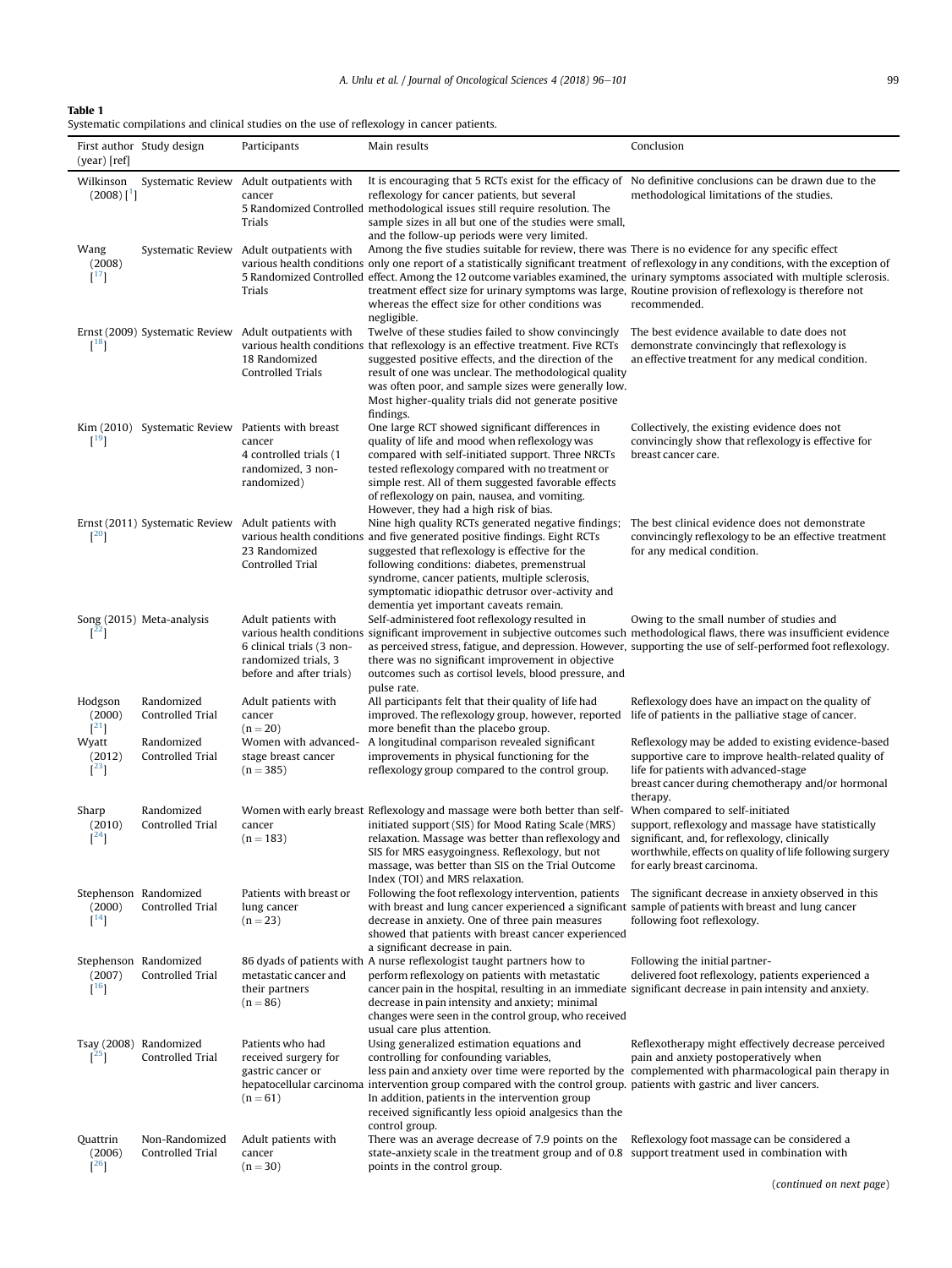Table 1 (continued )

| $(year)$ [ref]                                | First author Study design                                                | Participants                                                                            | Main results                                                                                                                                                                                                                                                                                                                                                                                                                        | Conclusion                                                                                                                                                                                                                         |
|-----------------------------------------------|--------------------------------------------------------------------------|-----------------------------------------------------------------------------------------|-------------------------------------------------------------------------------------------------------------------------------------------------------------------------------------------------------------------------------------------------------------------------------------------------------------------------------------------------------------------------------------------------------------------------------------|------------------------------------------------------------------------------------------------------------------------------------------------------------------------------------------------------------------------------------|
|                                               |                                                                          |                                                                                         |                                                                                                                                                                                                                                                                                                                                                                                                                                     | traditional medical treatments and executed by an<br>expert.                                                                                                                                                                       |
| $\int^{27}$                                   | Dyer (2013) Randomized<br><b>Controlled Trial</b>                        | Adult patients with<br>cancer<br>$(n = 115)$                                            | Reflexology was found to be no less effective than<br>and wellbeing (MYCaW) first concerns. There was no problems and concerns.<br>statistical difference between groups for MYCaW<br>second concerns or overall well-being scores.                                                                                                                                                                                                 | Reflexology appears to be as effective as<br>aromatherapy massage for measure yourself concerns aromatherapy massage for this patients' self-selected                                                                              |
| Stephenson<br>(2003)<br>$[$ <sup>28</sup> $]$ | Randomized<br>Controlled Trial<br>(pilot study)                          | Patients with metastatic<br>cancer<br>$(n = 35)$                                        | An analysis of variance of baseline-adjusted post-<br>treatment measurements revealed that pain scores<br>were lower by 2.4 more points in the treatment group who report pain.<br>than in the control group immediately after<br>intervention. However, adjusting for baseline pain<br>levels, there was no statistically significant effect at<br>3 h after intervention or at 24 h after intervention.                           | Foot reflexology was found to have a positive<br>immediate effect for patients with metastatic cancer                                                                                                                              |
| Whatley<br>(2016)<br>$\lceil^{29}\rceil$      | Non-randomized,<br>Uncontrolled<br>Clinical Trial<br>(single-group test) | Women with breast<br>cancer who had<br>developed secondary<br>lymphoedema<br>$(n = 26)$ | A significant reduction in the volume of<br>the affected arm was identified at follow-up<br>compared to baseline. This reduction in volume<br>appeared to be maintained for more than six months.<br>Participant concerns were significantly reduced and<br>their wellbeing significantly increased.                                                                                                                                | Reflexology lymphatic drainage may be a useful<br>intervention for breast-cancer related lymphoedema<br>although the results could not be attributed to the<br>reflexology intervention because of research design<br>limitations. |
| Hodgson<br>(2012)<br>[30]                     | Randomized<br><b>Controlled Trial</b><br>(pilot study)                   | Adult patients with<br>cancer<br>$(n = 18)$                                             | Both Reflexology and Swedish Massage resulted in<br>significant declines in salivary cortisol and pain and<br>improvements in mood.                                                                                                                                                                                                                                                                                                 | Preliminary data suggest that studies<br>of Swedish Massage<br>Therapy and Reflexology are feasible in this<br>population.                                                                                                         |
| Ross (2002)<br>$\lceil$ <sup>31</sup> ]       | Randomized<br>Controlled Trial<br>(pilot study)                          | Patients with advanced<br>cancer<br>$(n = 17)$                                          | The touch therapies of reflexology and foot massage<br>to be pleasurable additions to specialist palliative day mood or common symptoms in this patient group,<br>score results aren't different between groups apart<br>from a significantly greater improvement in appetite<br>and mobility in the foot massage group. Patients in<br>both groups generally enjoyed their therapy and there<br>were few possible adverse effects. | Neither treatment seems to have a major effect on<br>care that are popular with patients. Symptom distress although both may lead to temporary relaxation and<br>nonspecific well-being.                                           |

enrolled cancer patients but instead enrolled 19 women with constipation as one of the common symptoms in cancer patients, reflexology provided a slight decrease in constipation.<sup>32</sup> In another study conducted in 2013, which involved the investigation of reflexology's specific hemodynamic effects (blood pressure, heart rate, heart rhythm, blood flow rate, baroreceptor reflex sensitivity, and sinus arrhythmia), 12 randomized controlled studies were reviewed, and strong evidence could not be obtained to show that reflexology has a significant and specific effect on hemodynamics.<sup>[33](#page-5-0)</sup>

#### 6. Safety

Since reflexologyis based on simplemanual techniques that do not require any drugs or invasive intervention, it is considered to be a safe procedure. So indeed, apart from a few reports and warnings, the literature does not contain important reports about undesirable effects caused by reflexology. $3,9$  Some studies reported certain side effects such as weakness and changes in renal and intestinal functions.<sup>5</sup> In a study conducted with the participation of 130 patients, who had previously undergone an abdominal surgery, reflexology was applied to the patients for a period of 10 days from the day before surgery, and then its effect on the general condition and pain were evaluated. As a result, it was ascertained that reflexology did provide a significant relief in pain and even triggered postoperative abdominal pains.<sup>[34](#page-5-0)</sup> In another study, repeated sessions of reflexology were reported to be likely to increase the sensitivity in sensitive areas of the foot, and cause additional minor ailments. $35$  Some sources emphasize that certain unwanted effects may occur such as fatigue, swelling at the application site, increased frequency of urination etc.; and that patients should be warned about these in advance.<sup>12</sup>

Some local problems are considered to be the contraindications of the procedure, such as gout, leg ulcers, peripheral vascular disease, deep vein thrombosis, infections, wounds-bruises, and lymphedema.<sup>11</sup> The most emphasized warning is that reflexologists do not the authority and competence for diagnosis or treatment, and that the procedure can be used only as a supportive care practice and cannot be used as a primary procedure intended for the diagnosis or treatment of any medical condition. $8$ 

#### 7. Conclusion

In the studies carried out up to date, no significant findings could be obtained that can verify the claims that specific points of the foot correspond to specific organs or systems in the body in reflexology, and that reflexology is beneficial in the elimination of disorders in such organs or systems. The literature contains many studies intended for the effect of reflexology on especially pain, anxiety, depression and shortness of breath in cancer patients; and favorable results were achieved in some of such studies. However, these studies have a high risk of bias due to methodological problems such as the insufficient number of cases, the absence of randomization, blinding, and a control group, and the differences in the implementation of the process. However, when we consider the facts that it is a safe procedure and that there are findings showing its short-term effects as relaxation and relief (even if not strong enough) of pains, we can consider it to be a safe procedure in reliable hands that never misuse it. The point to take into consideration is particularly the fact that it is a procedure employable only as a supportive care technique intended for providing relief, which cannot be used for the diagnosis or treatment of any disease.

#### Appendix A. Supplementary data

Supplementary data related to this article can be found at [https://doi.org/10.1016/j.jons.2018.01.001.](https://doi.org/10.1016/j.jons.2018.01.001)